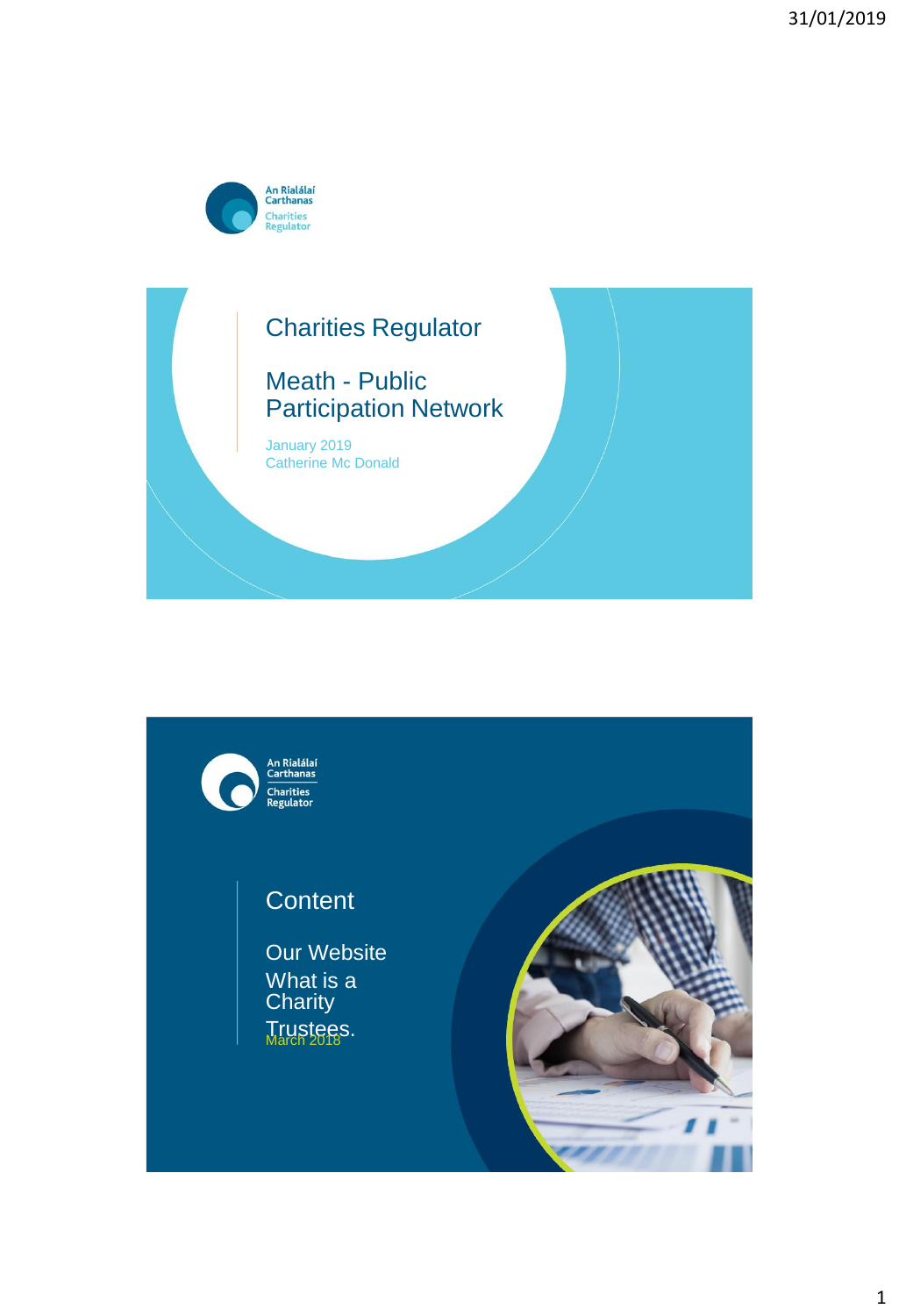

| <b>Concern Worldwide</b> |  |
|--------------------------|--|
|                          |  |

Other registered names: Concern .<br>Registered Charity Number (RCN): 20009090<br>⑦ 52- 55 Camden Street Lower, Dublin 2, Republic of Ireland. Status:  $\oslash$  Registered

Home > Information for the Public > Search the Charities Register > Charity Detail

| COMPANIES REGISTRATION OFFICE NUMBER<br>39647  | Overview                  | <b>Finance &amp; Activities</b>                                                                                                                                                           | <b>Documents</b> | People |
|------------------------------------------------|---------------------------|-------------------------------------------------------------------------------------------------------------------------------------------------------------------------------------------|------------------|--------|
| CHY (REVENUE) NUMBER<br>5745                   | <b>Charitable Purpose</b> |                                                                                                                                                                                           |                  |        |
| TYPE OF ORGANISATION<br>Public limited company |                           | · Relief of poverty or economic hardship                                                                                                                                                  |                  |        |
|                                                | <b>Charitable Objects</b> |                                                                                                                                                                                           |                  |        |
| <b>Back to Results</b>                         |                           | (i) The relief, assistance and advancement of peoples in need in less developed areas of the world.                                                                                       |                  |        |
| New Search (                                   | programmes.               | (ii) The ultimate elimination of extreme poverty in the world s poorest countries through development                                                                                     |                  |        |
| A Print page                                   |                           | (iii) The provision of education facilities for peoples in less developed areas of the world.                                                                                             |                  |        |
|                                                |                           | (iv) The provision of relief and assistance to peoples in need in situations of emergency.<br>(v) Such other charitable activities as are incidental to the achievement of the foregoing. |                  |        |

### Other Locations / Premises in Ireland

23 - 25 Grantham Street, Dublin 2

#### Also Operates in

| Afghanistan       |
|-------------------|
| Bangladesh        |
| Burundi           |
| <b>O</b> Show All |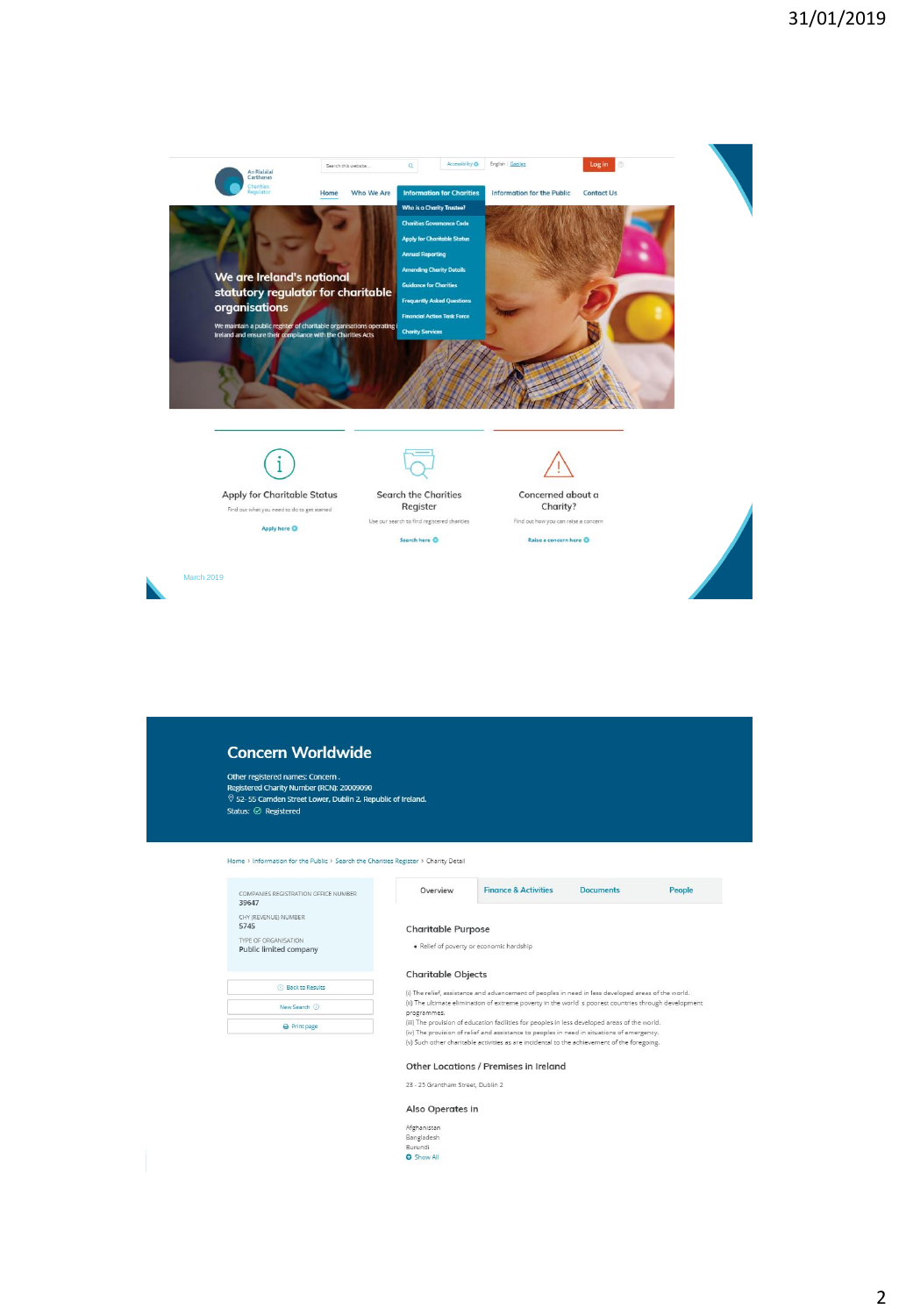

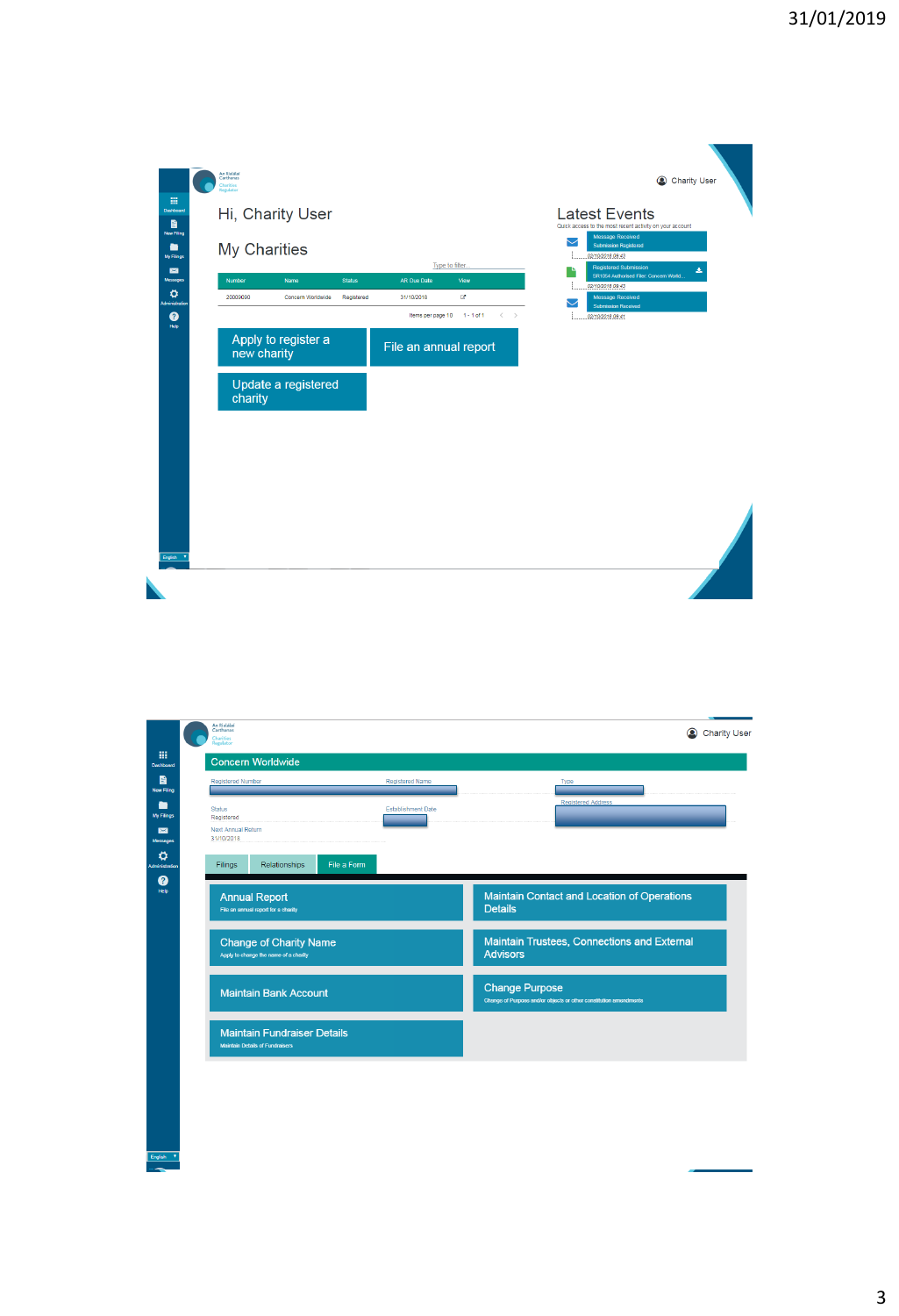

# What is a charity?







## Who are the charity trustees of a charity?

- Charity trustees are the people who **exercise control over** and are **legally responsible for** the management of the charity
	- If the charity is a company, the charity trustees are the directors and other officers of the company;
	- If the charity is an unincorporated body or a body corporate (other than a company) the charity trustees include any officers or people acting officially in the management and control of the organisation such as members of the board of management or governing committee;
	- If the charity has been established under a trust deed, the charity trustees are the trustees specified in the trust deed.

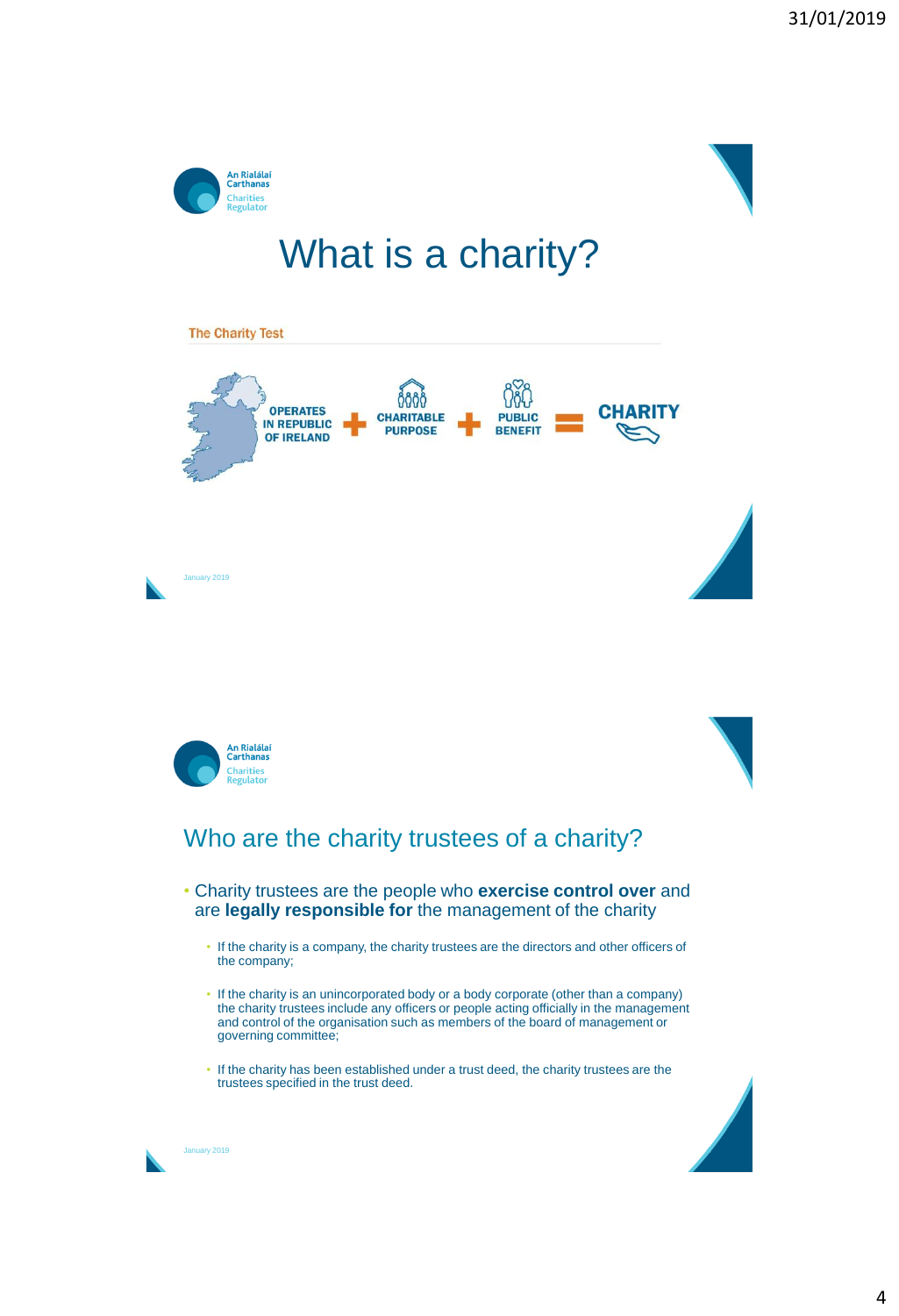



- A person may cease to be qualified to act as a charity trustee.
- Grounds for being disqualified from holding the position of a charity trustee include if a person:
	- is adjudicated bankrupt;
	- enters into a formal court approved insolvency arrangement with the Insolvency Service of Ireland;
	- is convicted on indictment of an offence;
	- is a company that is in the course of being wound up.

See section 55 of the Charities Act 2009 available on our website.









### Where do the duties of a charity trustee come from?

- The governing document of your charity;
- Legislation (statute);
- Common Law (the body of Irish law based on established practice and decisions of the courts).